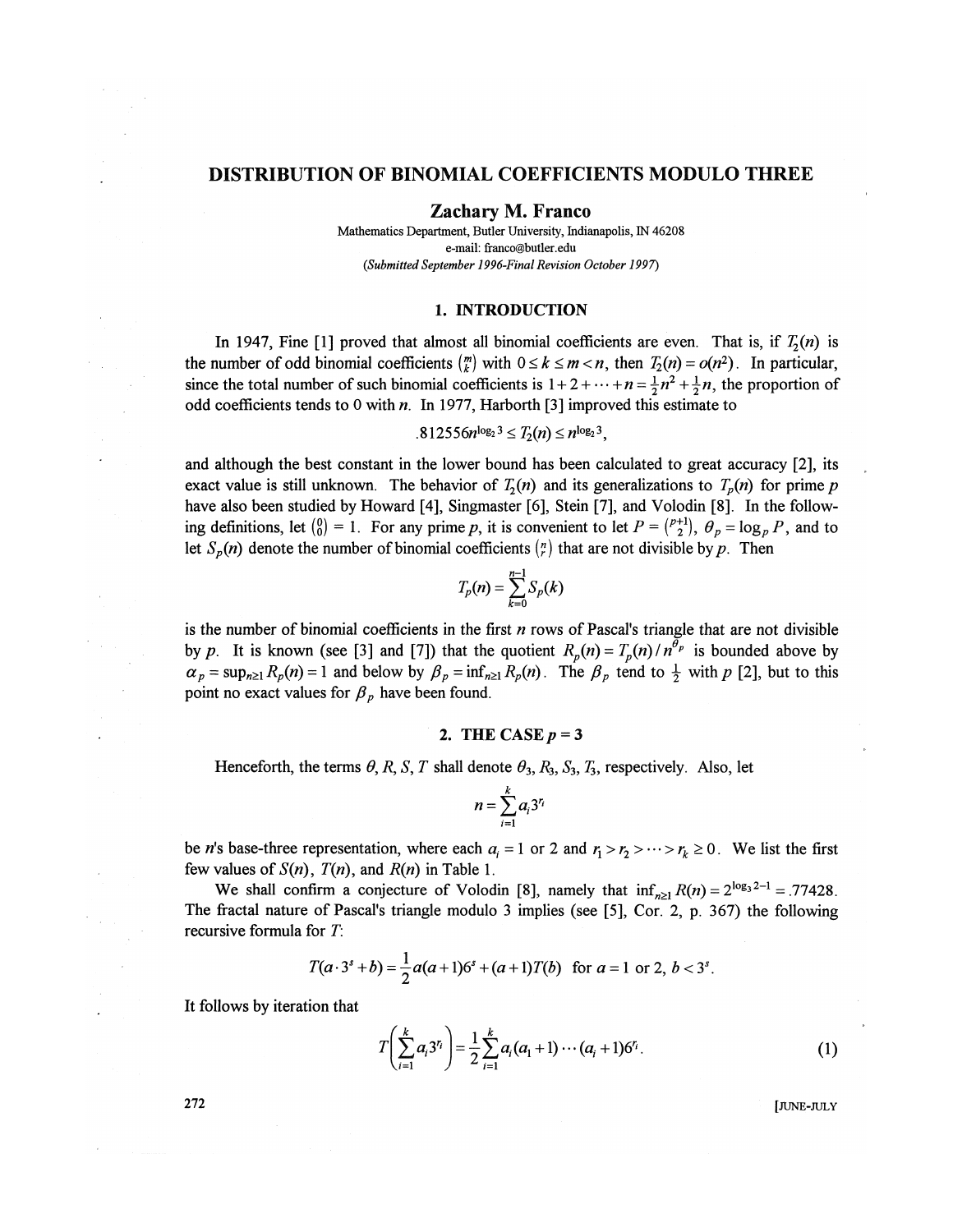DISTRIBUTION OF BINOMIAL COEFFICIENTS MODULO THREE

| $\boldsymbol{n}$ | S(n)           | T(n) | R(n)   | $\boldsymbol{n}$ | S(n) | T(n) | R(n)   | $\boldsymbol{n}$ | S(n)           | T(n) | R(n)   |
|------------------|----------------|------|--------|------------------|------|------|--------|------------------|----------------|------|--------|
| $\mathbf 0$      | 1              | 0    |        | 10               | 4    | 38   | 88890  | 20               | 9              | 117  | .88368 |
| 1                | 2              | 1    | 1      | 11               | 6    | 42   | .84103 | 21               | 6              | 126  | .87887 |
| $\overline{2}$   | 3              | 3    | .96864 | 12               | 4    | 48   | 83401  | 22               | 8              | 132  | .85345 |
| 3                | $\overline{2}$ | 6    | 1      | 13               | 8    | 52   | .79294 | 23               | 18             | 144  | 86592  |
| $\overline{4}$   | 4              | 8    | 83401  | 14               | 12   | 60   | 81077  | 24               | 9              | 162  | 87887  |
| 5                | 6              | 12   | .86938 | 15               | 6    | 72   | .86938 | 25               | 18             | 171  | 89754  |
| 6                | 3              | 18   | .96864 | 16               | 18   | 78   | .84773 | 26               | 27             | 189  | .93055 |
| 7                | 6              | 21   | 87887  | 17               | 12   | .96  | .94514 | 27               | $\overline{2}$ | 216  | 1      |
| 8                | 9              | 27   | .90884 | 18               | 3    | 108  | .96864 | 40               | 16             | 320  | .78037 |
| 9                | 2              | 36   | 1      | 19               | 6    | 111  | .91152 | 121              | 32             | 1936 | .77630 |

## 3. MAIN RESULT

**Theorem 1:** The number of binomial coefficients  $\binom{m}{k}$ ,  $k \leq m < n$ , that are not divisible by 3 is bounded below by  $2^{\log_3 2 - 1} n^{\log_3 6}$  and this bound is sharp.

*Proof:* Let the two sequences x, y be defined by

$$
x_i = 3^{r_i} \left[ \frac{1}{2} a_i (a_1 + 1) \cdots (a_i + 1) \right]^{\frac{1}{\theta}} \text{ and } y_i = a_i \left[ \frac{1}{2} a_i (a_1 + 1) \cdots (a_i + 1) \right]^{\frac{1}{\theta}}, 1 \le i \le k.
$$

We apply Hölder's inequality to the sequences x, y with the conjugate exponents  $\theta = \log_3 6$  and  $\theta' = \log_2 6$ :  $\mathbf{r}$   $\mathbf{r}$   $\mathbf{r}$   $\mathbf{r}$   $\mathbf{r}$   $\mathbf{r}$   $\mathbf{r}$   $\mathbf{r}$   $\mathbf{r}$   $\mathbf{r}$   $\mathbf{r}$   $\mathbf{r}$   $\mathbf{r}$   $\mathbf{r}$   $\mathbf{r}$   $\mathbf{r}$   $\mathbf{r}$   $\mathbf{r}$   $\mathbf{r}$   $\mathbf{r}$   $\mathbf{r}$   $\mathbf{r}$   $\mathbf{r}$   $\mathbf{r}$   $\mathbf{$ 

$$
\sum_{i=1}^{k} x_{i} y_{i} \leq \left(\sum_{i=1}^{k} x_{i}^{\theta}\right)^{\theta} \cdot \left(\sum_{i=1}^{k} y_{i}^{\theta}\right)^{\theta},
$$
\n
$$
n \leq \left(\sum_{i=1}^{k} \left\{3^{r_{i}} \left[\frac{1}{2} a_{i}(a_{1}+1) \cdots (a_{i}+1)\right]^{1-\theta}_{\theta}\right\} \right\}^{\theta} \cdot \left(\sum_{i=1}^{k} \left\{a_{i} \left[\frac{1}{2} a_{i}(a_{1}+1) \cdots (a_{i}+1)\right]^{1-\theta}_{\theta}\right\}^{\theta}\right)^{\theta},
$$
\n
$$
n^{\theta} \leq \left(\sum_{i=1}^{k} 6^{r_{i}} \frac{1}{2} a_{i}(a_{1}+1) \cdots (a_{i}+1)\right) \cdot \left(\sum_{i=1}^{k} a_{i}^{\theta} \cdot \left[\frac{1}{2} a_{i}(a_{1}+1) \cdots (a_{i}+1)\right]^{1-\theta} \right)^{\theta},
$$
\n
$$
R(n) \geq \frac{1}{2} \left(\sum_{i=1}^{k} a_{i} \left[(a_{1}+1) \cdots (a_{i}+1)\right]^{1-\theta} \right)^{\theta}.
$$
\n(2)

Let  $v = \theta' / \theta = \log_2 3 = 1.58496$  and let

$$
U_k = \sum_{i=1}^k a_i [(a_1 + 1) \cdots (a_i + 1)]^{-\nu}.
$$

Note that  $U_k = f_1 \circ f_2 \circ f_3 \circ \cdots \circ f_k(0)$ , where

1998]

273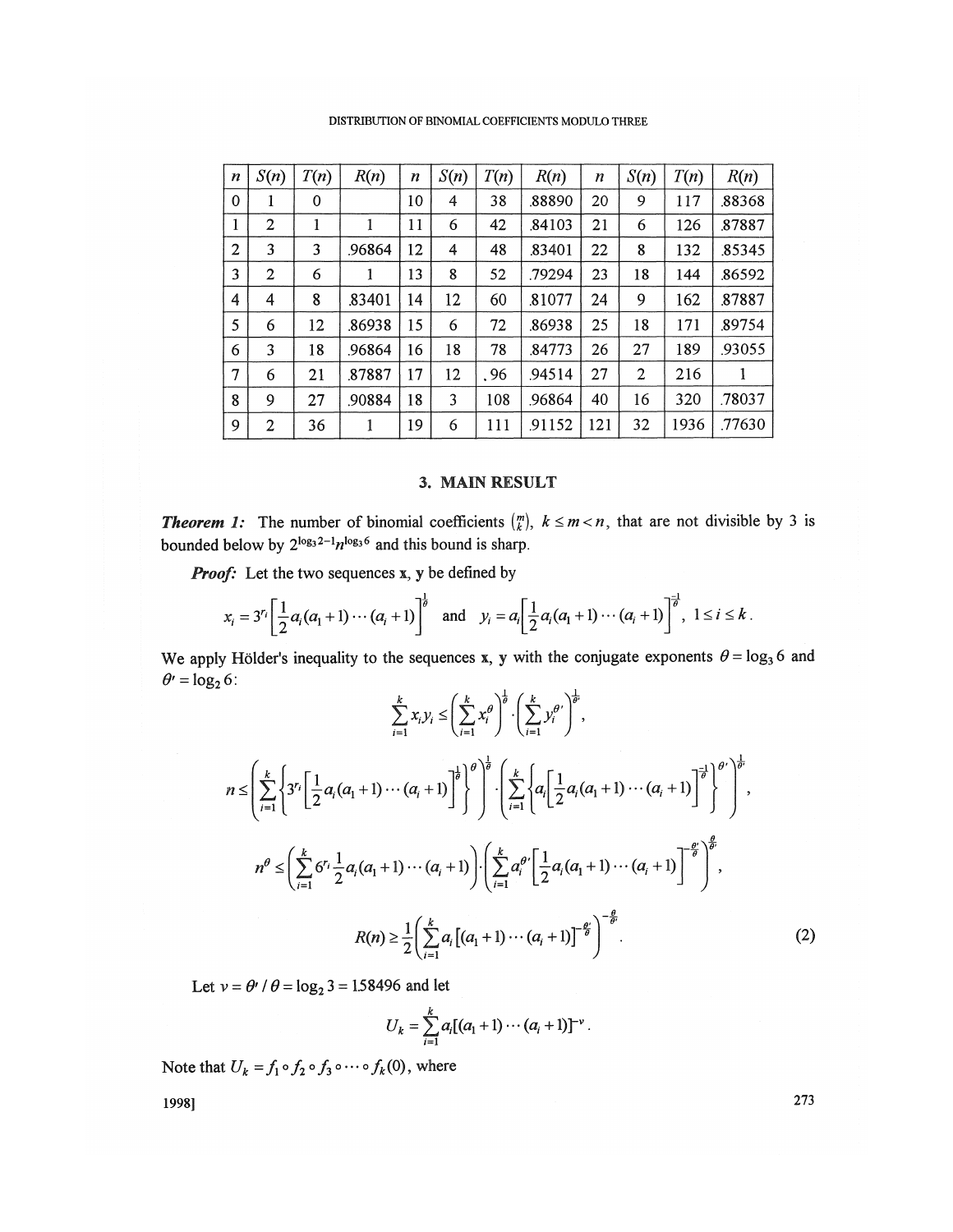$$
f_i(x) = \frac{x + a_i}{(a_i + 1)^{\nu}}
$$

Each  $f_i$  is one of the two increasing functions  $\frac{x+1}{3}$  or  $\frac{x+2}{3}$  and  $U_k$  will be maximized when each  $a_i$  is chosen to maximize  $f_i$ . For a given x, we find that  $\frac{x+1}{3} > \frac{x+2}{3}$  (i.e.,  $a_i = 1$ ) if and only if  $x > .109253$ . So, for  $x = 0$ ,  $f_k(0)$  is maximized when  $a_k = 2$ . For  $i < k$ ,  $f_i(x)$  is maximized when  $a_i = 1$  since x will now be in the range of  $f_i$  and, hence,  $\ge \frac{1}{2}$ . Thus,

$$
U_k \le \frac{1}{2^{\nu}} + \frac{1}{2^{2\nu}} + \dots + \frac{1}{2^{(k-1)\nu}} + \frac{2}{2^{(k-1)\nu} \cdot 3^{\nu}}
$$
  
=  $\frac{1}{3} + \frac{1}{3^2} + \dots + \frac{1}{3^{k-1}} + \frac{2}{3^{k-1} \cdot 3^{\nu}} = \frac{1}{2} - \frac{\frac{1}{2} - 2 \cdot 3^{-\nu}}{3^{k-1}}$   
 $\le \frac{1}{2} \quad \text{since } \frac{1}{2} - 2 \cdot 3^{-\nu} > 0.$ 

Hence, from (2) we have, for all *n,* 

$$
R(n) \ge \frac{1}{2} (U_k)^{-\frac{1}{\nu}} > \left(\frac{1}{2}\right)^{1-\frac{1}{\nu}} = 2^{\log_3 2 - 1},
$$

whence

$$
\beta_3 \ge \left(\frac{3}{2}\right)^{-\frac{1}{\nu}} = 2^{\log_3 2 - 1}.
$$

We now consider numbers of the form  $1 + 3 + 3^2 + 3^3 + \cdots + 3^k$ . It follows from (1) that

$$
R(1+3+3^2+3^3+\cdots+3^k) = \frac{\frac{1}{2}(2 \cdot 6^k + 2^2 \cdot 6^{k-1} + \cdots + 2^{k+1})}{(1+3+3^2+3^3+\cdots+3^k)^{\log_3 6}}
$$

$$
= \frac{2^k (3^k + 3^{k-1} + \cdots + 1)}{\left(\frac{3^{k+1}-1}{2}\right)^{\log_3 6}} = \frac{2^k}{\left(\frac{3^{k+1}-1}{2}\right)^{\log_3 2}} = \frac{2^{k+1}}{(3^{k+1}-1)^{\log_3 2}} \cdot 2^{\log_3 2-1}
$$

so that  $\lim_{k \to \infty} R(1 + 3 + 3^2 + 3^3 + \dots + 3^k) = 2^{\log_3 2 - 1}$ .

Hence,  $\beta_3 \le 2^{\log_3 2^{-1}}$ . This implies  $\beta_3 = 2^{\log_3 2^{-1}}$  and  $T(n) > 2^{\log_3 2^{-1}} n^{\log_3 6}$ , the desired result. Note that *n* and  $T(n)$  are integers, so there is strict inequality.

The proof of Theorem 1 works because the sequence  $\{1, 1, 1, ...\}$  that minimizes  $R(n)$  gives rise to sequences  $x_i, y_i$  for which equality holds in Hölder's inequality. This does not occur for  $p \neq 3$ , so the proof does not extend to other primes.

#### ACKNOWLEDGMENT

I am grateful to Richard Bumby for suggesting this topic to me and to John Gaisser for his many helpful comments.

#### REFERENCES

- 1. N. J. Fine. "Binomial Coefficients Modulo a Prime." *Amer. Math. Monthly* 54 (1947): 5 89- 92.
- 2. Z. Franco. "On the Distribution of Binomial Coefficients Modulo p." To appear in *Proceedings of the Diophantine Conference at Eger.* De Gruyter, 1998.